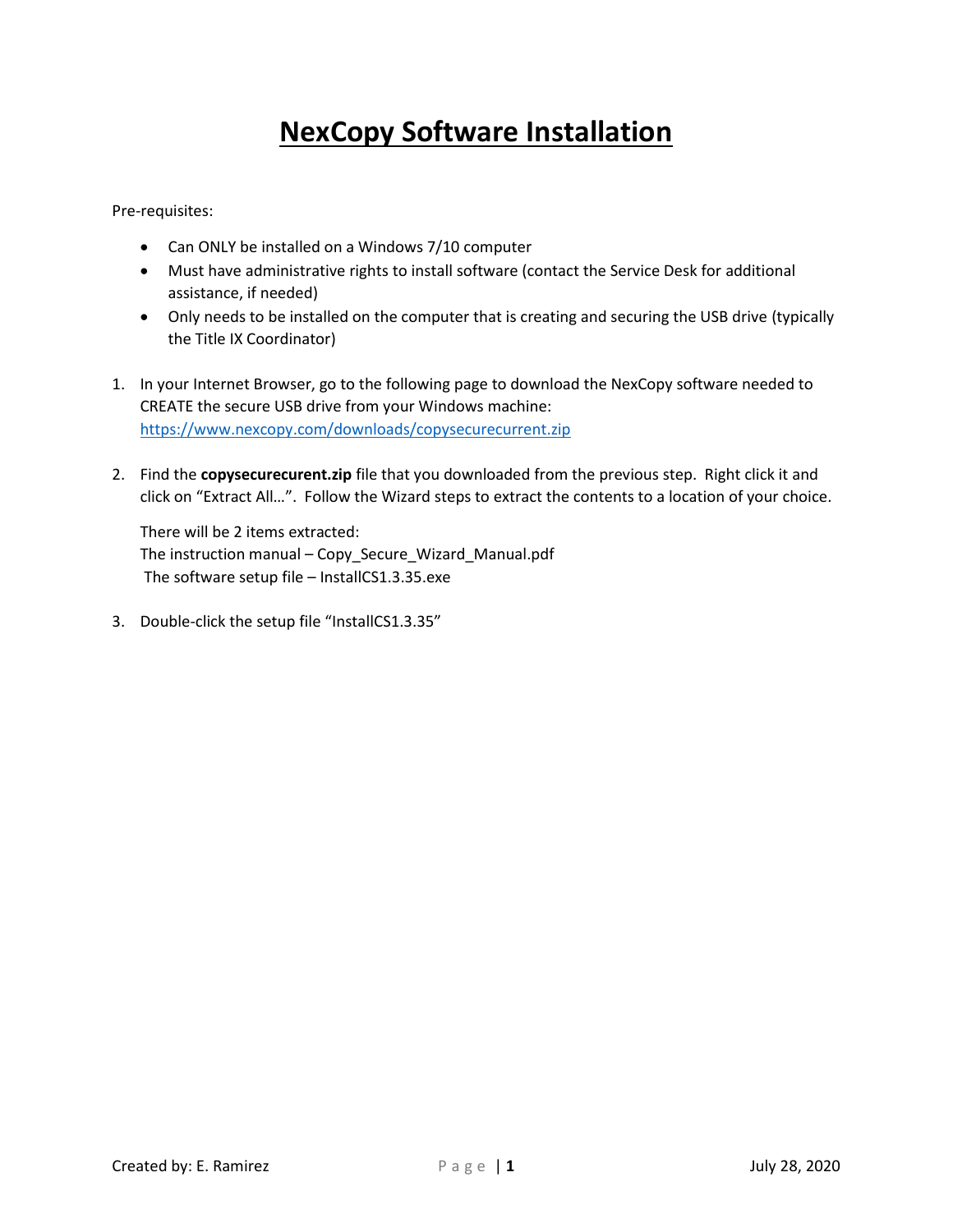| CopySecure |                                                  |        | $\times$ |
|------------|--------------------------------------------------|--------|----------|
|            | NEXCOPY<br><b>CopySecure</b><br><b>Installer</b> |        |          |
|            | Cancel<br>< Back                                 | Next > |          |

4. Click "Next"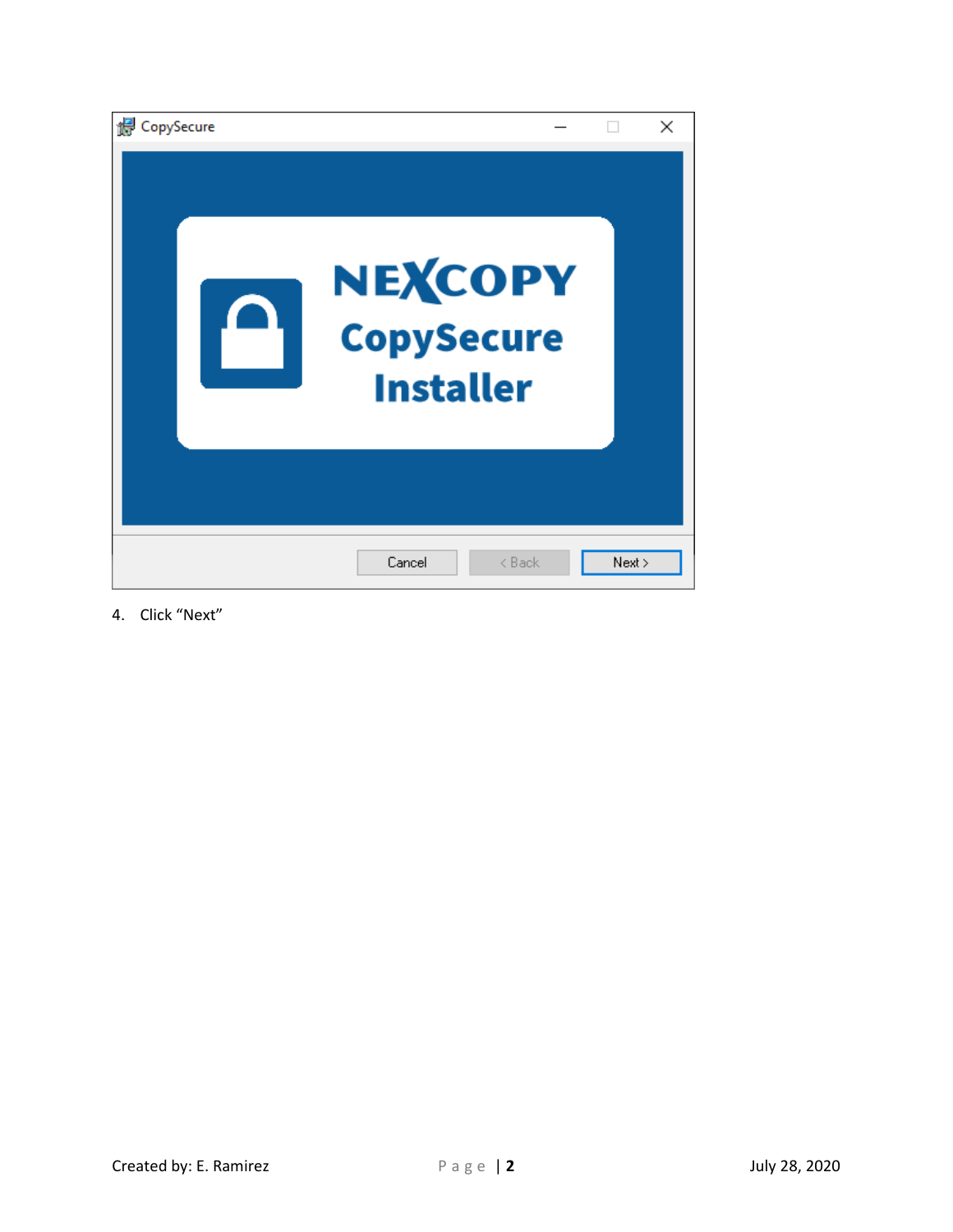

 $\times$  $\Box$ 

## **CopySecure Installer**

The installer will guide you through the steps required to install CopySecure on your computer.

WARNING: This computer program is protected by copyright law and international treaties. Unauthorized duplication or distribution of this program, or any portion of it, may result in severe civil or criminal penalties, and will be prosecuted to the maximum extent possible under the law.

| Cancell | Back | Next > |  |
|---------|------|--------|--|
|         |      |        |  |

5. Click "Next"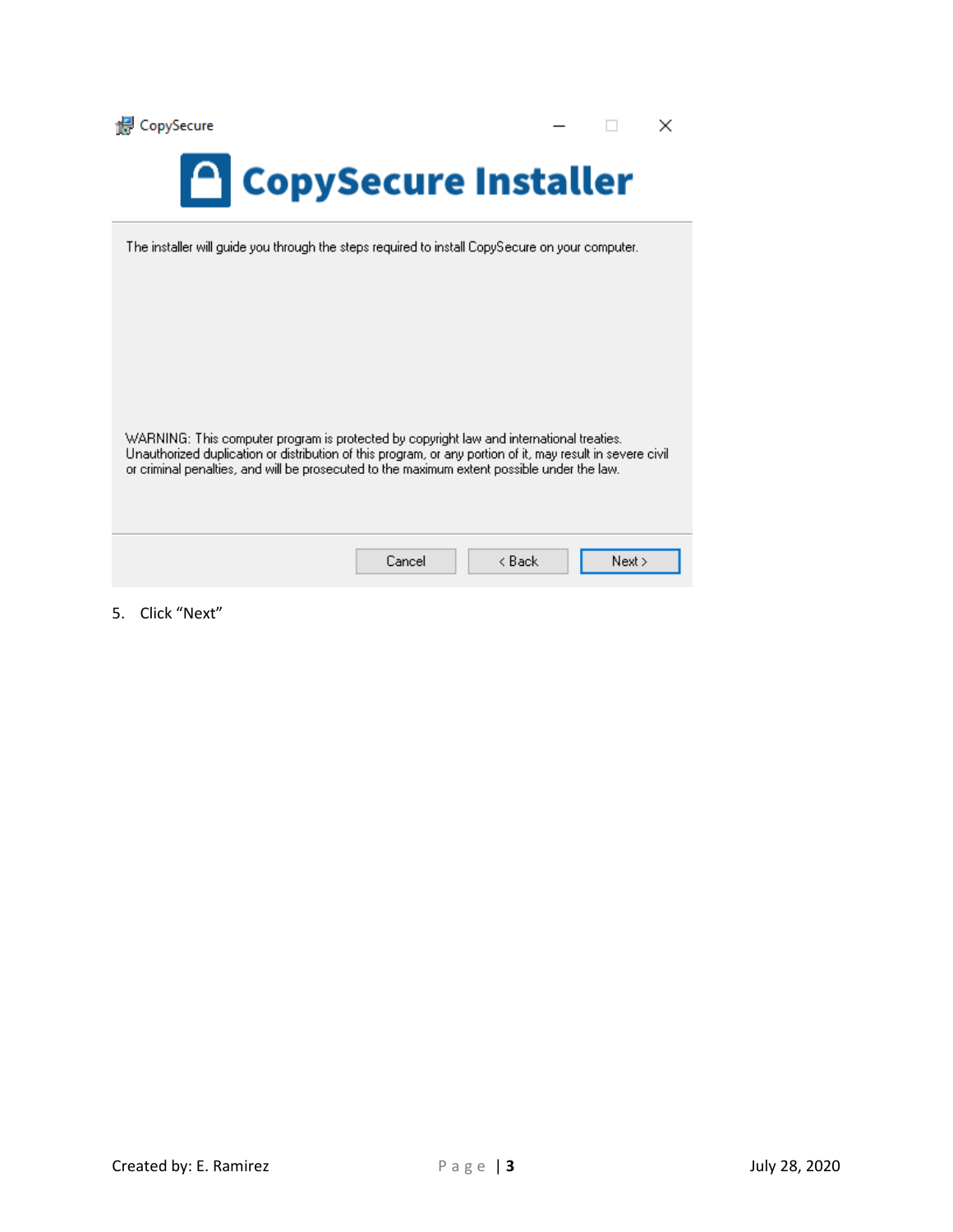| CopySecure                                                                                                                                                                                                                                                                                                   |                      |        |        | $\times$ |
|--------------------------------------------------------------------------------------------------------------------------------------------------------------------------------------------------------------------------------------------------------------------------------------------------------------|----------------------|--------|--------|----------|
|                                                                                                                                                                                                                                                                                                              | CopySecure Installer |        |        |          |
| Please take a moment to read the license agreement now. If you accept the terms below, click "I<br>Agree'', then "Next". Otherwise click "Cancel".                                                                                                                                                           |                      |        |        |          |
|                                                                                                                                                                                                                                                                                                              |                      |        |        |          |
| <b>Nexcopy Incorporated End User License Agreement</b>                                                                                                                                                                                                                                                       |                      |        |        |          |
| BEFORE YOU SELECT "I Agree" DURING SOFTWARE INSTALLATION OR<br>INTITIATION OF THE SOFTWARE, CAREFULLY READ THE TERMS AND<br>CONDITIONS OF THIS AGREEMENT.                                                                                                                                                    |                      |        |        |          |
| <b>ACCEPTANCE:</b><br>This Nexcopy Inc. End User License Agreement (the "EULA") is a legal<br>agreement between you, either as an individual or as an entity<br>("You" or "Your") and Nexcopy Inc., a California corporation, with<br>offices located at 13 Orchard Road Suite 102., Lake Forest, California |                      |        |        |          |
| ◯ I Do Not Agree                                                                                                                                                                                                                                                                                             | i Agree              |        |        |          |
|                                                                                                                                                                                                                                                                                                              | Cancel               | < Back | Next > |          |

6. Select "I Agree", then click "Next"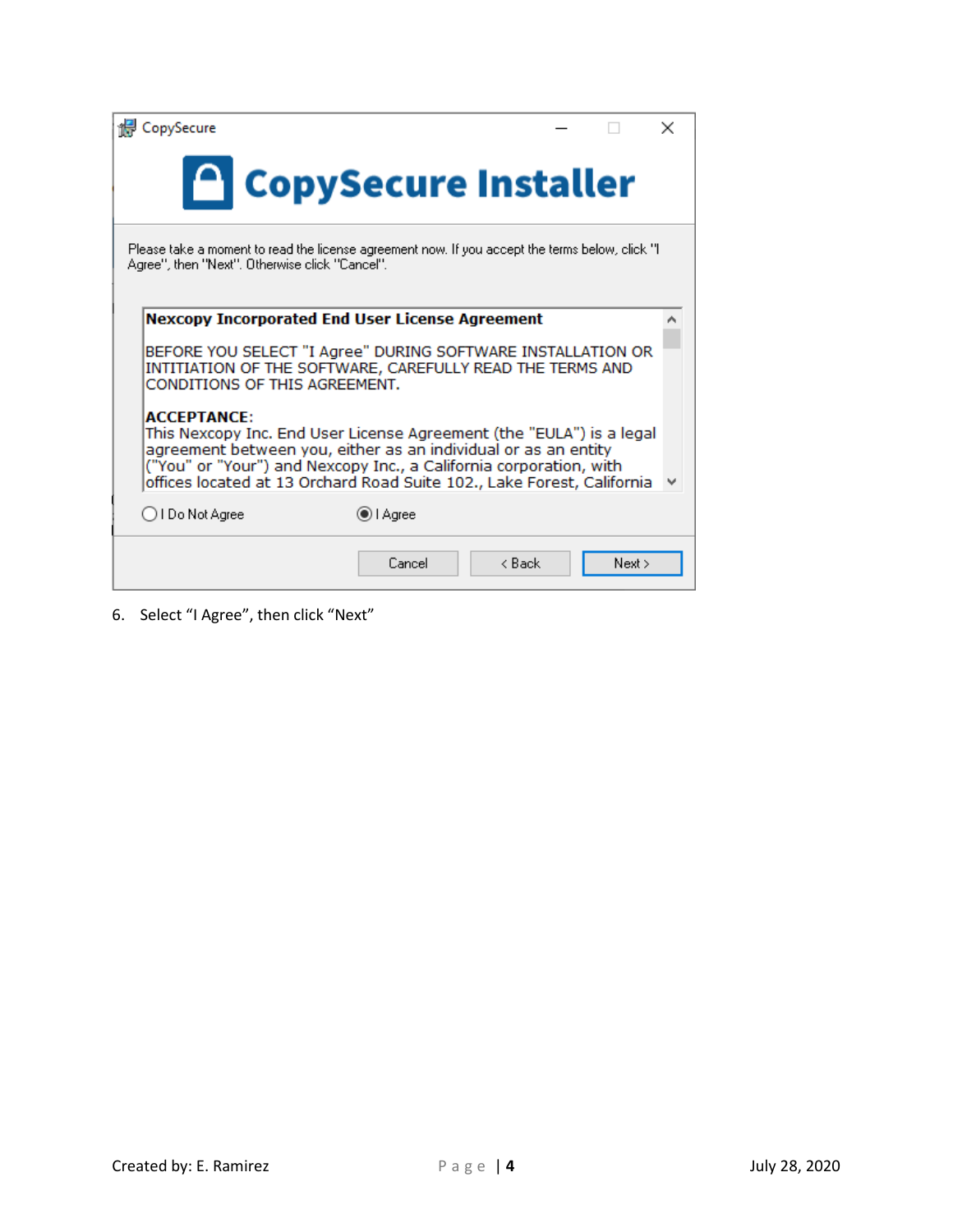| CopySecure                                                                                                   |           | $\times$ |
|--------------------------------------------------------------------------------------------------------------|-----------|----------|
| CopySecure Installer                                                                                         |           |          |
| The installer will install CopySecure to the following folder.                                               |           |          |
| To install in this folder, click "Next". To install to a different folder, enter it below or click "Browse". |           |          |
| Folder:                                                                                                      |           |          |
| C:\Program Files (x86)\Nexcopy Inc\CopySecure\                                                               | Browse    |          |
|                                                                                                              | Disk Cost |          |
| Install Copy Secure for yourself, or for anyone who uses this computer:                                      |           |          |
| Everyone                                                                                                     |           |          |
| ◉ Just me                                                                                                    |           |          |
| Cancel<br>< Back                                                                                             | Next      |          |

 the computer is used by more than one user, select "Everyone". Click "Next" 7. Leave the Folder path as default. If this computer is ONLY used by one person, select "Just Me". If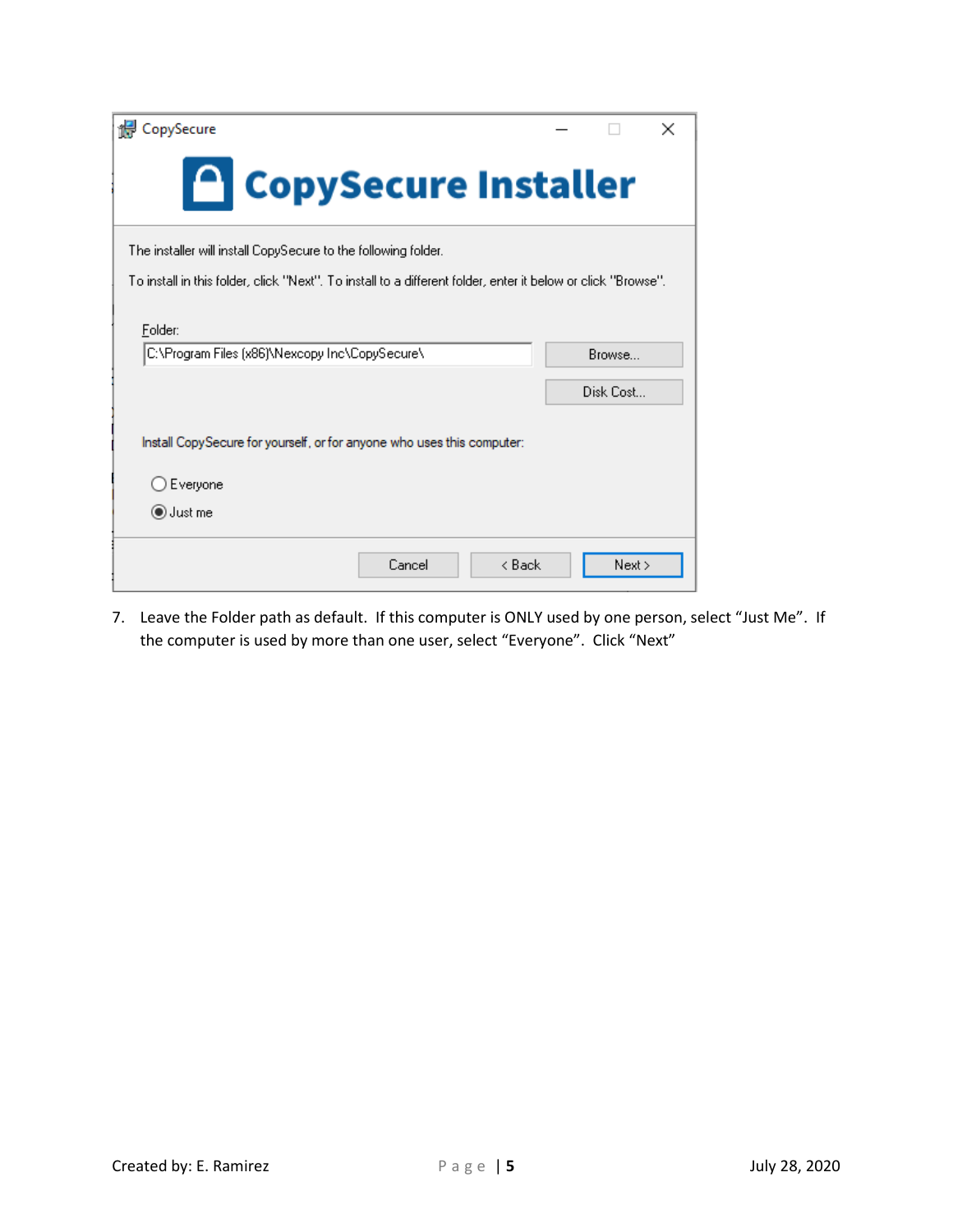CopySecure

| <b>R</b> CopySecure                                            |        |        |        | $\times$ |
|----------------------------------------------------------------|--------|--------|--------|----------|
| CopySecure Installer                                           |        |        |        |          |
| The installer is ready to install CopySecure on your computer. |        |        |        |          |
| Click "Next" to start the installation.                        |        |        |        |          |
|                                                                |        |        |        |          |
|                                                                |        |        |        |          |
|                                                                |        |        |        |          |
|                                                                |        |        |        |          |
|                                                                |        |        |        |          |
|                                                                |        |        |        |          |
|                                                                |        |        |        |          |
|                                                                | Cancel | < Back | Next > |          |

8. Click "Next"



9. Click "Yes"